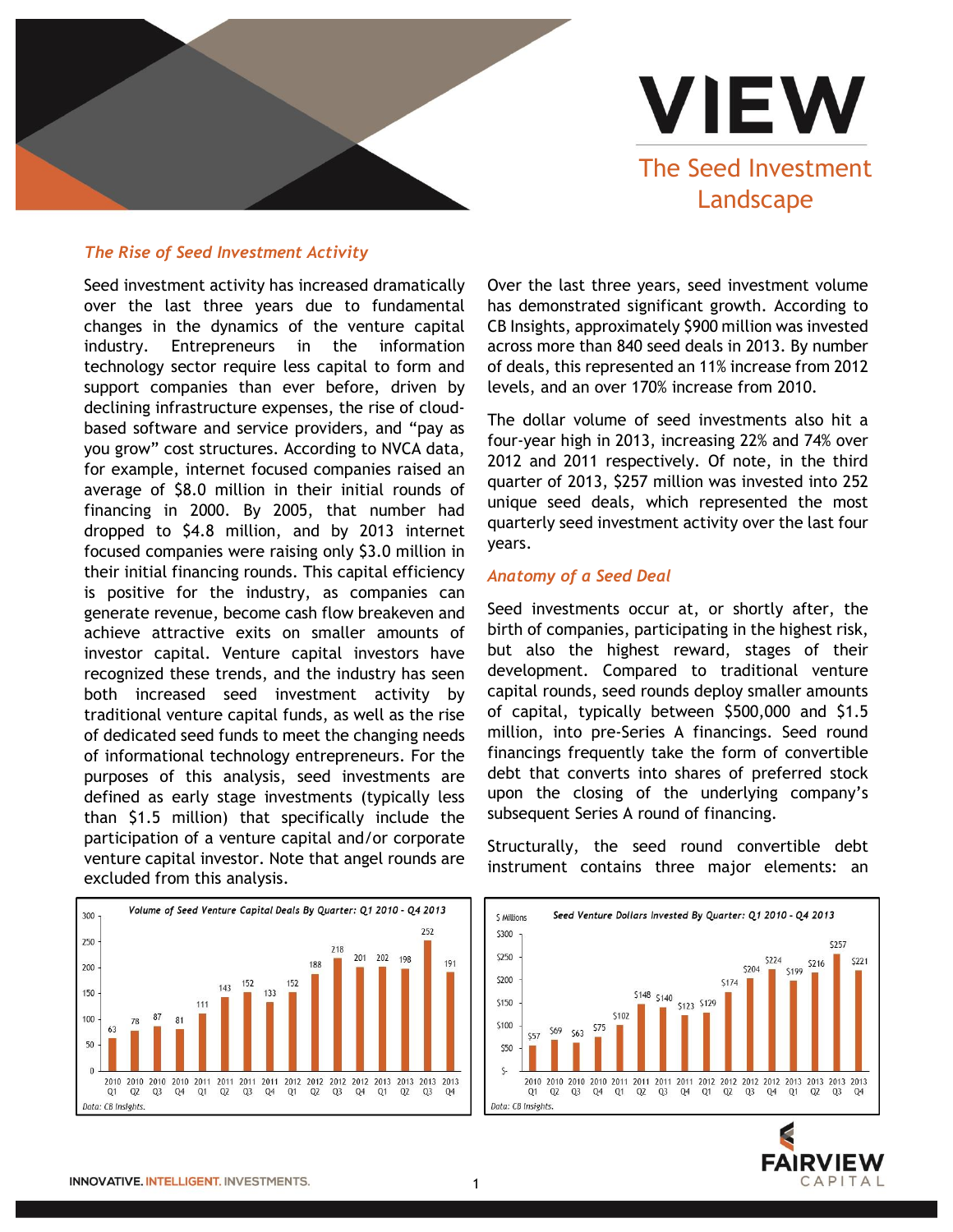

*Typical Seed Investment Profile*

interest rate, a conversion discount to the subsequent financing round, and a conversion valuation cap. The convertible note's interest rate is historically in the range of 5% to 10%, and accrues until the conversion of the note into the Series A round. The conversion

| Size                    | Range From \$500,000 to \$1.5 Million                                           |
|-------------------------|---------------------------------------------------------------------------------|
| Stage of<br>Development | Concept to Product Development                                                  |
| Structure               | Convertible Debt                                                                |
| <b>Important Terms</b>  | <b>Interest Rate</b><br>Conversion Discount to Series A<br><b>Valuation Cap</b> |
|                         |                                                                                 |

discount grants the seed round investors the right to convert their debt, plus interest, into Series A stock at a reduced price to the Series A share price. The conversion discount is quoted in percentage terms, and can range from 10% to 35%. The conversion valuation cap defines an upper limit on the value of the company at the time of the Series A financing for the purposes of determining the conversion price for the convertible debt. If a Series A financing occurs at a valuation higher than the valuation cap, the seed round investors are permitted to convert their loan, plus interest, at a lower price than the Series A price. This lower price is set at a level that corresponds to the price the seed investor would have paid if the Series A valuation occurred at the valuation cap. This feature allows seed investors to participate in any significant increase in the company's value between the seed and Series A rounds through a mechanism that limits their dilution.

While investors across the venture capital spectrum,

were capitalized at \$50 million or less, and these funds are often focused on seed stage investing.

While seed funds can pursue a wide range of investment strategies, they tend to demonstrate some common

characteristics. Seed funds are typically capitalized at under \$75 million, and in many cases under \$50 million. They are most often managed by one to three person investment teams that consist of former entrepreneurs, angel investors, and/or professional investors that have had prior careers at traditional venture capital firms. Seed fund portfolios are typically large and diversified with over 30 underlying investments per fund. Deal sourcing activity at most seed funds is focused on cultivating and nurturing relationships with new and repeat entrepreneurs. This activity is often hyperlocalized, and managers heavily leverage personal networks to access and compete for deals. Seed funds are structured similarly to traditional venture funds in that they are limited partnerships.

To date, the majority of investors in seed funds appear to be high net worth individuals and family offices. However, interest in the category among larger institutional investors has increased significantly as the return dynamics of seed funds have fueled their increasing popularity. Investing early in companies at relatively low valuations

from angel investors to traditional venture capital firms, may engage in seed investments, the industry has recently witnessed a proliferation of dedicated seed funds and firms. According to Pitchbook, 49% of all venture capital funds closed in 2012 and 2013

*Dedicated Seed Funds* 



means that a few, or even one, high performing investments can result in very strong fund performance. Fairview's proprietary database has tracked several seed fund managers who have generated investment returns that compare very favorably against

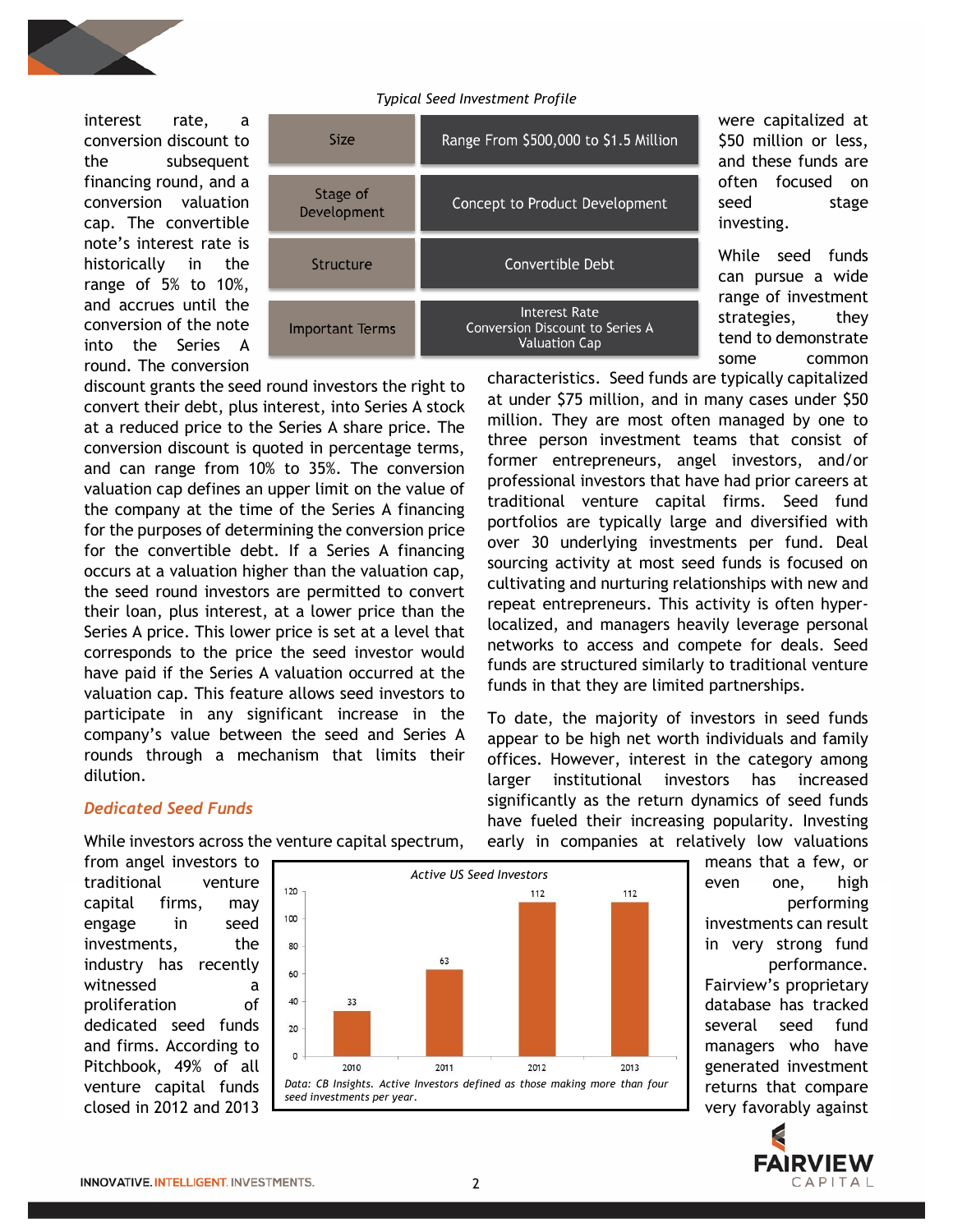

the best venture funds in their vintage year. In addition, Fairview has observed the emergence of a class of "institutional quality" seed funds that are of scale, have multiple investing partners, have raised several prior funds, have built robust infrastructure and processes, and have begun to attract a small percentage of institutional investors into their mix of limited partners. These institutional quality seed funds' have also demonstrated their ability to deliver outsized returns, further increasing their appeal amongst institutional investors who are increasingly looking to access this new sub asset class within the venture capital industry.

## *Accessing Seed Funds Can Be Challenging*

Despite the increased interest, however, accessing this category can be challenging for limited partners, including those who have been active venture capital investors. The seed fund landscape is large, diverse and growing, with active managers in all the major startup ecosystems, including Silicon Valley, Boston and New York. Many are first time funds that lack the investment history of traditional venture capital firms, and diligence can be resource intensive and time consuming. Beyond a seed fund manager's strategy, investment acumen and track record, many other factors must be assessed such as the firm's network, organizational infrastructure and its finance and accounting capabilities.

Another significant challenge for some institutional investors is that individual seed funds typically have limited ability to absorb large volumes of capital from limited partners since their investment models *Fairview Activity* 

Fairview manages several venture capital investment programs on behalf of institutional clients focused on achieving top tier returns in the venture capital asset class. The firm identifies the most attractive strategies and markets for venture investment on an ongoing basis, and Fairview believes that seed funds can be an integral component of a sophisticated venture capital investment program. The firm is well positioned to help institutional investors prudently access seed fund opportunities through a customized solution – applying the same intelligent and innovative investment approaches that have allowed the firm to be a successful leading venture capital investment manager for nearly 20 years. For all of its customized investment programs, Fairview works closely with clients to determine the optimal approach in order to reach the client's goals. In the seed fund category, this will likely involve an assessment of the clients' return objectives, risk appetite and the fit of the program within a broader portfolio. Fairview can tailor a program to provide access to the most compelling seed fund managers, while building appropriate levels of diversification by investment strategy, industry sector, geography, vintage year, etc. As seed funds continue to institutionalize and mature, an opportunity may exist for direct participation by Fairview clients in subsequent fund offerings. Fairview has a long history of actively fostering direct investment relationships to the benefit of both its clients and the fund sponsors. Through proprietary research,

necessitate small fund sizes. In addition, returns in the seed fund subasset class can be volatile, and in order to build prudent levels of diversification, limited partners should spread their exposure to seed funds across several managers.

| <b>Fund Size</b> | Less Than \$75 Million                           |
|------------------|--------------------------------------------------|
| Portfolio        | Over 30 companies                                |
| <b>Sourcing</b>  | Network-Based, Hyper-Local                       |
| Structure        | <b>Limited Partnership</b>                       |
| Terms            | <b>Traditional Venture Capital Fund</b><br>Terms |

*Typical Seed Fund Profile*

professional insights and deep industry relationships developed through the firm's long tenure and experience in the private markets, Fairview has the capabilities in place to successfully prosecute a seed investment strategy on behalf of institutional clients.